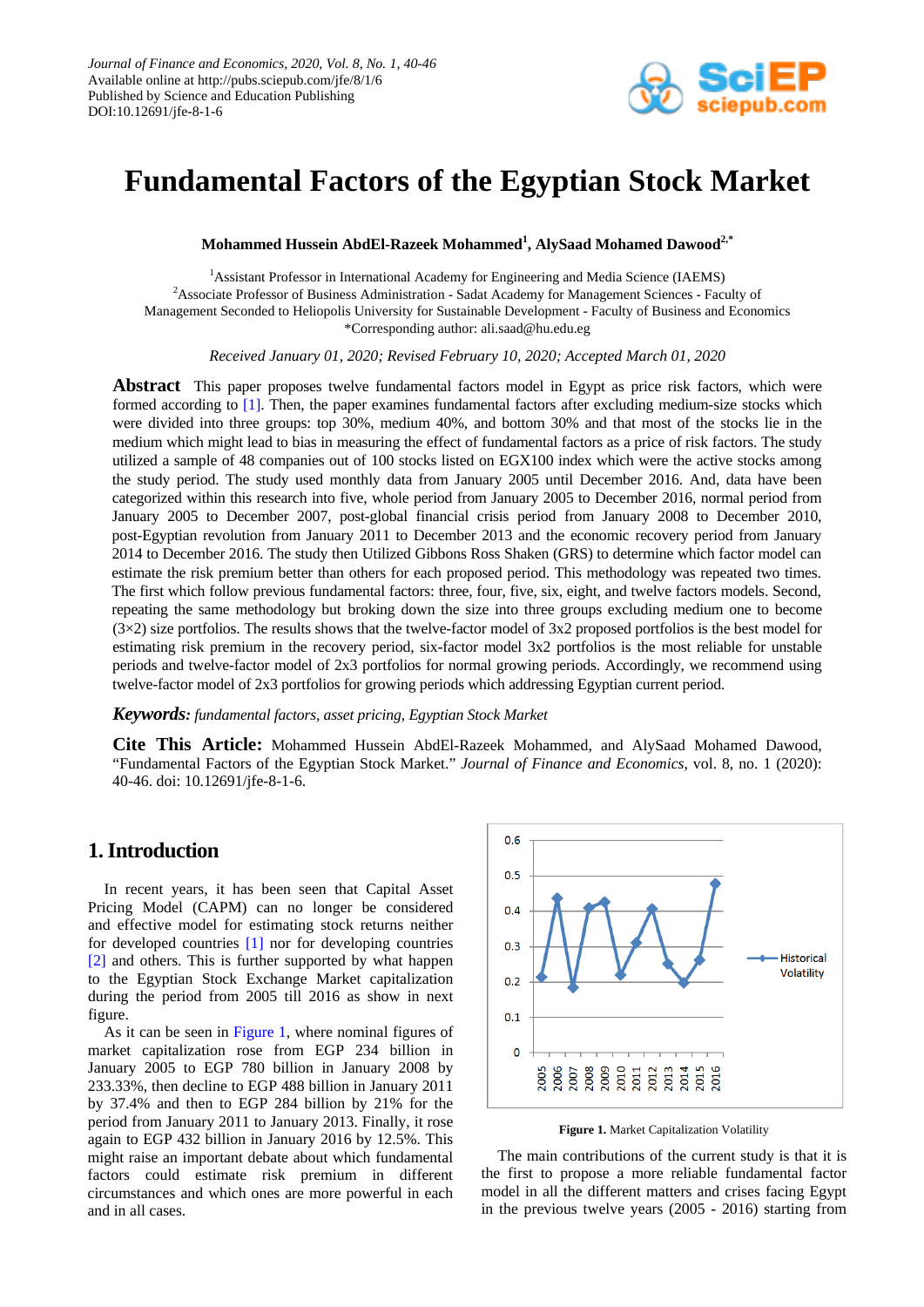relatively stable conditions, to the global financial crises, to the Egyptian 25<sup>th</sup> of January Revolution, to the current market recovery. The second main contribution is in testing the same fundamental factors after excluding medium size stocks which are divided into three groups: the top 30%, the middle 40% and the bottom 30%; this division was made as it was found that most of the stocks lie in the medium which might lead to bias in measuring the effect of fundamental factors on risk premium.

The remainder of this study is organized as follows: Section 2 sheds light on the literature review. Section 3 describes the data, variables, and methodology. Section 4 focuses on the result analysis and discussion. Section 5 conclusion of the study.

## **2. Literature Review**

CAPM started losing its ground due to empirical contradictions; there is also long standing evidence as [\[3,4\]](#page-5-2) found that found that the relation between average return and market  $(\beta)$  is flatter than predicted by [\[5,6\],](#page-5-3) and [\[7\],](#page-5-4) and had different perspectives based on an extension of the single factor to be a multifactor model In the 1970s such [\[8,9,10,11,12\]](#page-5-5) and others who introduce different thoughts for pricing assets in the capital market by adding some macroeconomic factors to explain behavior of the asset pricing in 1980's. Other empirical works demonstrated the existence of firm specific characteristics such as low market capitalization [\[13,14\]](#page-5-6) and  $[15]$  while  $[16]$  found that market beta didn't fully explain the higher average returns of small stocks. [\[17,18\]](#page-5-9) found that there is a positive relation between earning price ratio and average return. Also, the book-to-market equity ratio (value and growth effect) documented by [\[19\]](#page-5-10) and [\[20\]](#page-5-11) found positive relation between average stock return and book to market equity ratio.

In the 1990s, the three factor model (FF3M) of [\[1\]](#page-5-0) received attentionattention for its ability to capture the relationship between risk and return. They built mimicking portfolios as a benchmark to capture risk factors related to size-value effects and found that these captures had strong explanation for stock returns. [\[21\]](#page-5-12) applied the model on Australian Stock Market data and the results were consistent with the original study. [\[22\]](#page-5-13) compared between three, four, five and macroeconomic factors in Indian Stock Exchange and results showed that (FF3M) performed better than others. [\[23,24\]](#page-5-14) made a comparison between CAPM in explaining returns of most portfolios constructed based on Indian Stock Exchange Market data. [\[25\]](#page-5-15) examined the size and price to book effect in Chinese markets and they found strong evidence for the size effect but little evidence for the price-to-book effect.

[\[26\]](#page-5-16) added the concept of momentum to three factor model and found that mutual funds with higher returns in the previous year were likely to have higher than expected returns. This model was then named the Carhart Four Factor Model (CFFM). Some empirical studies were consistent with the results of original (CFFM). Also, [\[27,28\]](#page-5-17) applied on the South African Stock Exchange and [\[29\]](#page-5-18) on Hong Kong.

[\[30\]](#page-5-19) and [\[31\]](#page-5-20) proposed five factor models which include two additional variables, investment and profitability, and they found that five factor model (FF5M) was superior to the three factor model in explaining the cross section of average stock returns [\[32\].](#page-6-0) [\[33\]](#page-6-1) found that five factor model outperformed the three factor model in Chinese equity markets. [\[34\]](#page-6-2) proposed an extended five-factor model asset pricing model adding earning to price, sales to price and dividend to price. They concluded that a model which incorporated market factor, firm size, book to market, earning to price, and yields had better results than competing models. Fama after that followed the advice of [\[35\]](#page-6-3) and considered anomalies not targeted by FF5M and known to cause problems for FF3M.

[\[2\]](#page-5-1) compared five alternatives of asset pricing models (CAPM, FF3M, CFFM, and FF5M) and they found that three factor model are the best in the Egyptian Stock Market and rejected the other models.

[\[36\]](#page-6-4) compared between five factor model and three factor model. They found that the profitability factor offered the most potential explanatory factor than others. Results showed that a portfolio on investment sort performs better than other models.

[\[37\]](#page-6-5) examined the six factor model by adding a liquidity argument to Fama and French's five factor model and they concluded that the only consistent significant factor was the market factor.

[\[38\]](#page-6-6) examined the fundamental factors of stock returns for nine Asian markets (Japan, China, South Korea, Hong Kong, Taiwan, Singapore, Indonesia, Malaysia and Thailand). They developed a model using eight factors: The market risk premium, size, book-to-market ratio (B/M), profitability, investment, momentum, price-to-earnings ratio (P/E), and dividend yield factors for each market. The empirical results suggested that the eight factor model can better explain stock returns when the market is under stress.

Most of the previous studies concentrated on outperforming one of fundamental factors models over the others for a single period in one or more countries. Meanwhile, this research focuses on examining different periods including dramatic changes which lead to market variations across different circumstances. In addition, the researcher added four factors to the eight factor model which are: liquidity, dividends, leverage, and sales to price. Besides this, the researcher made an empirical test by breaking down the different companies by size into three groups and the rest into two groups to be three by two (3X2) expecting that it would enhance the model estimation. This was addressed because most of stocks within Egyptian Stock Market are of medium size.

So, the following questions would be addressed:

- Which fundamental factor models outperform others for each single period?
- Which fundamental factor model could be most reliable for all cases (periods) in the Egyptian Stock Exchange Market?

## **3. Data, Variables and Methodology**

## **3.1. Data**

The study utilized a sample of 48 companies out of 100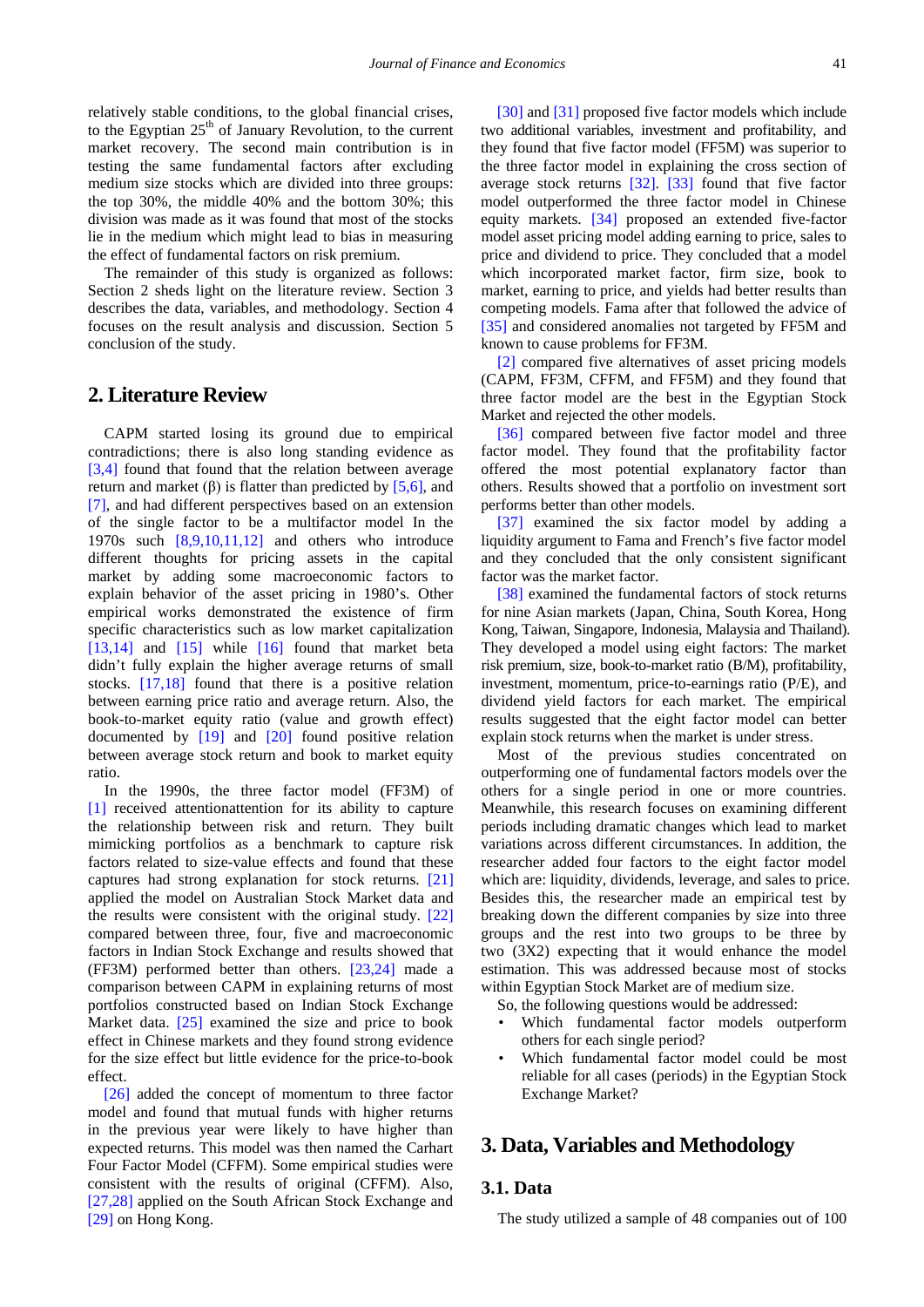stocks listed on EGX100 index which were the active stocks among the study period. We used monthly data from January 2005 till December 2016. Value weighted Market Index namely EGX100 was used as a market proxy and one month Treasury bill was used as a proxy for risk free rate.

The data have been categorized within this research into five as follows:

- i The whole period from January 2005 to December 2016.
- ii The normal period from January 2005 to December 2007.
- iii The post-global financial crisis period from January 2008 to December 2010.
- iv The post -Egyptian revolution period from January 2011 to December 2013.
- v The economic recovery period from January 2014 to December 2016.

Following [\[1\]](#page-5-0) the researcher utilized accounting data for fiscal year-end in December (t-1) to explain stock returns for the period from July of year (t) to June of year (t+1). So, the researcher left six months July-December for portfolio rebalancing. Monthly market returns were the differences of the natural logarithm of index value at the end of month (i) and the preceding month (i-1). The researcher then constructed two groups of portfolios, the first was conducted by using two by three grouping, as Fama and French, on size. The second, we broke down size into three groups: 30% for big companies, 40% for medium companies, 30% for small companies, and the rest was book-to-market (HML), momentum (WML), investment (CMA), profitability (RMW), price-earnings ratio (OMU), dividend yield (IMN), liquidity (HVMlV), Leverage (HLMLL), Sales to price (HSMLS), and earning price ratio (HEMLE) were grouped into two 50% for (H,W,C,R,O,I,HV,HL,HS and HE) and the remaining for (L,L,A,W,U,N,IV,LL,LS,LE) respectively.

## **3.2. Variables**

### **3.2.1. Dependent Variable**

i Stock risk-premium: is the monthly given stock return in excess of the risk free rate.

#### **3.2.2. Independent Variables**

- Market premium: is the monthly market return in excess of the risk free rate.
- ii Size: small minus big (SMB) in two forms as follows:

First, all stocks were grouped into two stocks above the 50% size breakpoint were big and the remaining 50% were small and then we broke stocks into three book-tomarket equity groups based on the breakpoints for the top 30% (High) middle 40% (medium) and bottom 30% (low). (SMB) were calculated as follows:

- For three factor model the difference between the weighted average of the returns on the three smallstock portfolio (S/L, S/M, and S/H), and the weighted average of the returns on the three bigstock portfolio (B/L, B/M, and B/H).
- For four factor model the difference between the weighted average of the returns on the three

small-stock portfolio (S/L, S/M, S/H, S/W, S/M, and S/L), and the weighted average of the returns on the three big-stock portfolio (B/L, B/M, B/H, B/W, B/M, and B/L).

- For five factor model we sum the differences between the weighted average of the returns on the three small-stock portfolios for (S/L, S/M, S/H, S/C, S/M, S/A, S/R, S/M, and S/W), and the weighted average of the returns on the three big-stock portfolios for (B/L, B/M, B/H, B/A, B/M, B/A, B/R, B/M, and B/W).
- For eight factor model we sum the differences between the weighted average of the returns on the three small-stock portfolios for (S/L, S/M, S/H, S/W, S/M, S/L, S/C, S/M, S/A, S/R, S/M, S/W, S/O, S/M, S/U, S/I, S/M, and S/N), and the weighted average of the returns on the three big-stock portfolios for (B/L, B/M, B/H, B/W, B/M, B/L. B/A, B/M, B/A, B/R, B/M, B/W, B/O, B/M, B/U, B/I, B/M, and B/N).
- For twelve factor model we sum the differences between the weighted average of the returns on the three small-stock portfolios for (S/L, S/M, S/H, S/W, S/M, S/L, S/C, S/M, S/A, S/R, S/M, S/W, S/O, S/M, S/U, S/I, S/M, S/N, S/HV, S/M, S/IV, S/HL, S/M, S/LL, S/HS, S/M, S/LS, S/HE, S/M, and S/LE), and the weighted average of the returns on the three big-stock portfolios for (B/L, B/M, B/H, B/W, B/M, B/L, B/A, B/M, B/A, B/R, B/M, B/W, B/O, B/M, B/U, B/I, B/M, B/N, B/HV, B/M, B/IV, B/HL, B/M, B/LL, B/HS, B/M, B/LS, B/HE, B/M, and B/LE).

Second, all stocks were broken down into three groups 30% for top (Big), 40% for middle (medium) and 30% for bottom (small) and broke stocks into book-to-market equity groups based on breakpoints for top 50% and bottom 50%. (SMB) were calculated as follows:

- For three factor model the difference between the weighted average of the returns on the two small-stock portfolio (S/L, and S/H) and the weighted average of the returns on the two big-stock portfolio (B/L, and B/H).
- For four factor model the difference between the weighted average of the returns on the two smallstock portfolios for (S/L, S/H, S/W, and S/L), and the weighted average of the returns on the two bigstock portfolios for (B/L, B/H, B/W, and B/L).
- For five factor model we sum the differences between the weighted average of the returns on the two small-stock portfolios for (S/L, S/H, S/C, S/A, S/R, and S/W), and the weighted average of the returns on the two big-stock portfolios for (B/L, B/H, B/A, B/A, B/R, and B/W).
- For eight factor model we sum the differences between the weighted average of the returns on the two small-stock portfolios for (S/L, S/H, S/W, S/L, S/C, S/A, S/R, S/W, S/O, S/U, S/I, and S/N), and the weighted average of the returns on the two big-stock portfolios for (B/L, B/H, B/W, B/L, B/A, B/A, B/R, B/W, B/O, B/U, B/I, and B/N).
- For twelve factor model we sum the differences between the weighted average of the returns on the two small-stock portfolios for (S/L, S/H, S/W, S/L,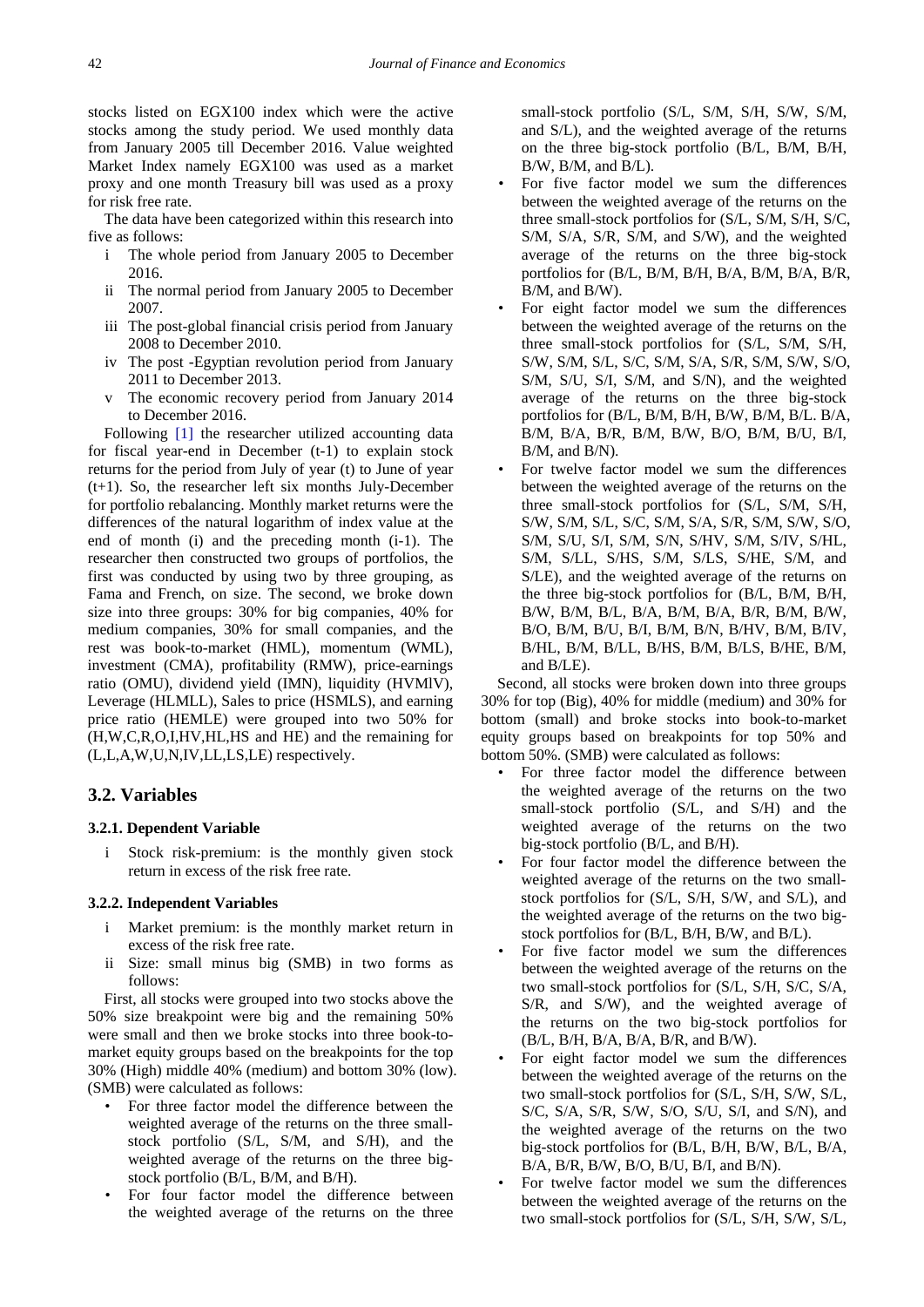S/C, S/A, S/R, S/W, S/O, S/U, S/I, S/N, S/HV, S/IV, S/HL, S/LL, S/HS, S/LS, S/HE, and S/LE), and the weighted average of the returns on the two bigstock portfolios for (B/L, B/H, B/W, B/L, B/A, B/A, B/R, B/W, B/O, B/U, B/I, B/N, B/HV, B/IV, B/HL, B/LL, B/HS, B/LS, B/HE, and B/LE).

iii Market-to-book ratio:

High minus low (HML) for both forms of sizes were the difference for each month between the simple average of returns on the two high book-to-market (S/H and B/H) and the average of the returns on the two low (S/L and  $B/L$ ).

iv Momentum:

Winners minus losers (WML) for both forms of sizes were the difference for each month between the simple average of returns on the two losers (S/L and B/L). Noting that at the end of each month all stocks were grouped on the previous eleven month return, lagging one month.

v Profitability:

Robust minus weak (RMW) for both forms of sizes were the difference for each month between the simple average of returns on the two robust profitability (S/R and B/R) and the average of the returns on the two weak profitability (S/W and B/W).

vi Investment:

Conservative minus aggressive (CMA) for both forms of sizes were the difference for each month between the simple average of returns on the two conservative investment (S/C and B/C) and the average of the returns on the two aggressive investments (S/A and B/A).

vii Price-earnings ratio:

Overvalue stocks minus undervalue stocks (OMU) for both forms of sizes were the difference for each month between the simple average of returns on the two conservative investment (S/O and B/O) and the average of the returns on the two aggressive investments (S/U and  $B/U$ ).

viii Dividend yield:

Income stocks minus non-income stocks (IMN) for both forms of sizes were the difference for each month between the simple average of returns on the two conservative investment (S/I and B/I) and the average of the returns on the two aggressive investments (S/N and  $B/N$ ).

ix Liquidity:

Where liquidity calculated by dividing traded volume multiply stock price over number of outstanding shares multiply by stock price. Liquid stocks minus illiquid stocks (HVMLV) for both forms of sizes were the difference for each month between the simple average of returns on the two conservative investment (S/HV and B/HV) and the average of the returns on the two aggressive investments (S/LV and B/LV).

x Earning-to-price ratio:

High earnings minus low earnings (HEMLE) for both forms of sizes were the difference for each month between the simple average of returns on the two conservative investment (S/HE and B/HE) and the average of the returns on the two aggressive investments (S/LE and B/LE).

xi Leverage:

Leverage calculated by dividing assets over equity. High leverage minus low leverage (HLMLL) for both forms of sizes were the difference for each month between the simple average of returns on the two conservative investment (S/HL and B/HL) and the average of the returns on the two aggressive investments (S/LL and B/LL).

xii Sales-to-price ratio:

High sales minus low sales (HSMLS) for both forms of sizes were the difference for each month between the simple average of returns on the two conservative investment (S/HS and B/HS) and the average of the returns on the two aggressive investments (S/LS and  $B/LS$ ).

# **4. Methodology**

[\[39\]](#page-6-7) (GRS) utilized to determine which factor model can estimate the risk premium better than others for each proposed period [\[31\].](#page-5-20) The average of the least GRS for all periods was calculated to determine which factor model was more reliable. This required enforcing a rigid standard on evaluating any asset pricing model

This methodology was repeated two times the first which follow previous fundamental factors three, four, five, six, eight, and twelve factors models. Second, following the same methodology after broking down size into three groups excluding medium one to become  $(3\times2)$ size portfolios and the models are:

 $R_{it} - R_{ft} = \beta_0 + \beta_1(R_{mt} - R_{ft}) + \beta_2SMB_t + \beta_3HML_t + \varepsilon_{it}$  ---(1) following [\[1\].](#page-5-0)

 $R_{it} - R_{ft} = \beta_0 + \beta_1(R_{mt} - R_{ft}) + \beta_2 SMB_t + \beta_3 HML_t +$  $\beta_4$ WML<sub>t</sub> +  $\varepsilon_{it}$ ------(2) following [\[26\].](#page-5-16)

 $R_{it} - R_{ft} = \beta_0 + \beta_1(R_{mt} - R_{ft}) + \beta_2 SMB_t + \beta_3 HML_t +$  $\beta_4$ RMW<sub>t</sub> +  $\beta_5$ CMA<sub>t</sub> +  $\varepsilon_{it}$ ------(3) following [\[31\].](#page-5-20)

 $R_{it} - R_{ft} = \beta_0 + \beta_1(R_{mt} - R_{ft}) + \beta_2 SMB_t + \beta_3 HML_t +$  $\beta_4$ RMW<sub>t</sub> +  $\beta_5$ CMA<sub>t</sub> +  $\beta_6$ WML<sub>t</sub> +  $\varepsilon_{it}$  ------(4) following [\[31\].](#page-5-20)

 $R_{it} - R_{ft} = \beta_0 + \beta_1(R_{mt} - R_{ft}) + \beta_2 SMB_t + \beta_3 HML_t +$  $\beta_4$ RMW<sub>t</sub> +  $\beta_5$ CMA<sub>t</sub> +  $\beta_6$ WML<sub>t</sub> +  $\beta_7$ OMU<sub>t</sub> +  $\beta_8$ IMN<sub>t</sub> +  $\varepsilon_{it}$ ------(5) following [\[38\].](#page-6-6)

 $R_{it}-R_{ft} = \beta_0 + \beta_1(R_{mt}-R_{ft}) + \beta_2SMB_t + \beta_3HML_t +$  $\beta_4$ RMW<sub>t</sub> +  $\beta_5$ CMA<sub>t</sub> +  $\beta_6$ WML<sub>t</sub> +  $\beta_7$ OMU<sub>t</sub> +  $\beta_8$ IMN<sub>t</sub> +  $\beta_9$ HVMLV<sub>t</sub> +  $\beta_{10}$ HEMLE<sub>t</sub> +  $\beta_{11}$ HLMLL<sub>t</sub> +  $\beta_{12}$ HSMLS<sub>t</sub> +  $\varepsilon_{it}$  ------(6) proposed model.

Where:

 $R_{it}$ - $R_{ft}$ : Stock risk-premium

 $R_{\text{mt}}$ - $R_{\text{ft}}$ : Market premium

 $SMB_t$ : Size; small minus big

 $HML_t$ : Market-to-book ratio; High minus low

RMW<sub>t</sub>: Profitability; Robust minus weak

 $CMA_t$ : Investment; Conservative minus aggressive

WML<sub>t</sub>: Momentum; Winners minus losers

OMU<sub>t</sub>:Price-earnings ratio; Overvalue stocks minus undervalue stocks

IMN<sub>t</sub>: Dividend yield; Income stocks minus nonincome stocks

 $HVMLV<sub>t</sub>:$  Liquidity; Liquid stocks minus illiquid stocks

 $HEMLE$ : Earning-to-price ratio; High earnings minus low earnings

HLMLL<sub>t</sub>: Leverage; High leverage minus low leverage

 $HSMLS<sub>i</sub>$ : Sales-to-price ratio; High sales minus low sales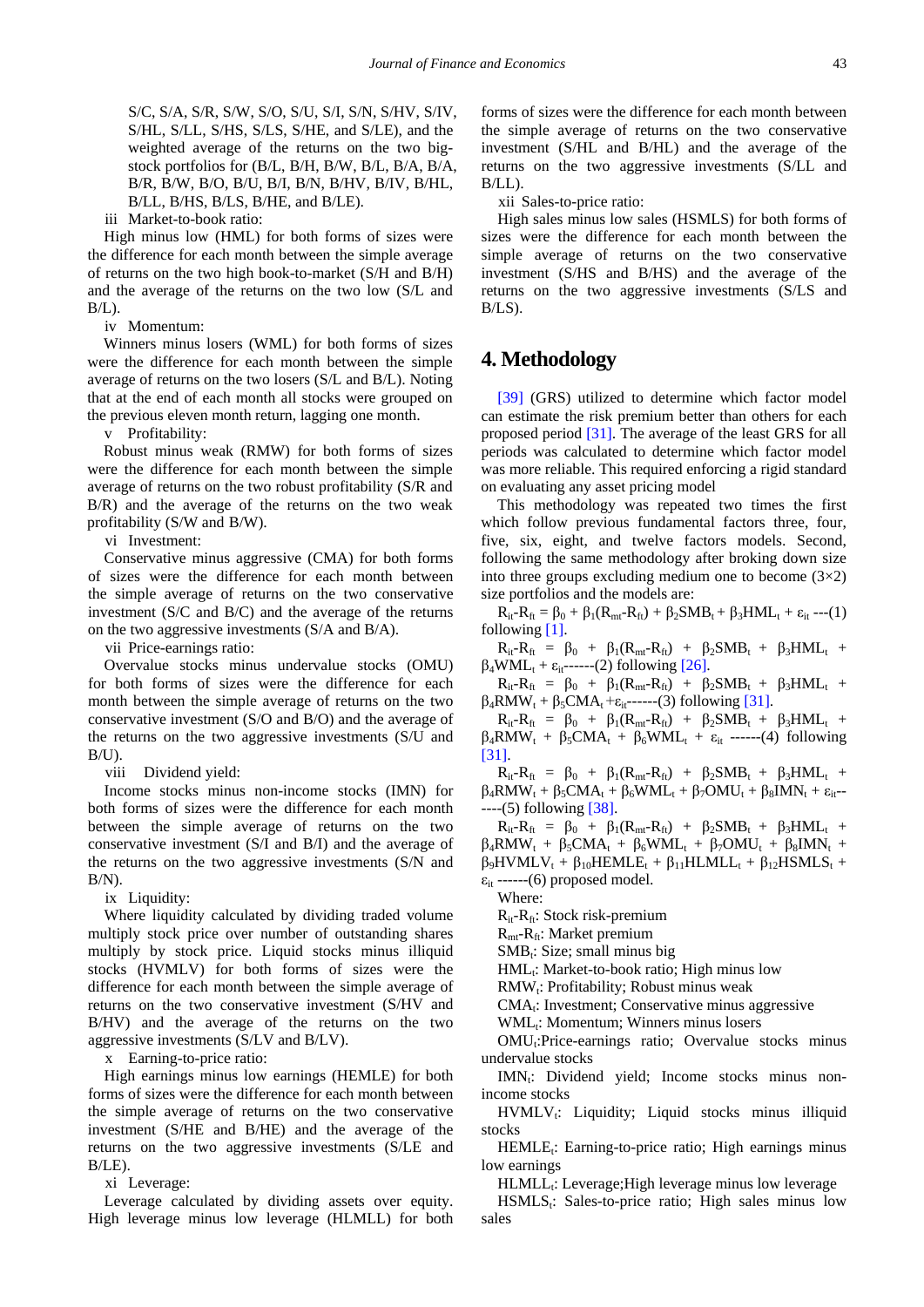# **5. Results**

In case of applying GRS [Table 1](#page-4-0) and [Table 2](#page-4-1) show the following:

The whole period (2005-2016) for 2x3 for all portfolios had a significant effect except the eight factors model, where six factors model outperformed all of the significant ones. While 3x2 all portfolios also has a significant effect except eight factors model, where the six factors model outperformed all the significant ones. But 2x3 portfolios six factors model had better performance than the 3x2 portfolios six factor model.

The normal period (2005-2007) for 2x3 portfolios only four and twelve factors have significant effect, where twelve factor model outperform the four factors model. While 3x2 portfolios only five and eight factor models have significant effect and five factors model outperform

the eight factors model. And 2x3 portfolios twelve factor model have better performance than 3x2 portfolios five factor model.

The post period of worldwide financial crisis (2008- 2010) for 2x3 portfolio's there is no significant effect for any firm characteristic model while 3x2 portfolio's 6 and 8 factors models are significant and eight factor model are outperform over the six factor model.

The post of 25th of January revolution (2011-2013) for 2x3 portfolios is all significant where four factor models outperform all other models. While 3 x 2 portfolios is all significant where twelve factor models outperform all other models. However four factor model 2 x 3 portfolios outperform all of all.

The economic recovery period (2014-2016) for 2x3 and 3X2 all portfolios are significant where 3x2 twelve factors model outperform all other models.

<span id="page-4-0"></span>

| Model         | 2005-2016        | 2005-2007    | 2008-2010    | 2011-2013        | 2014-2016        |
|---------------|------------------|--------------|--------------|------------------|------------------|
| Three factors | 50.54002         | 2.534587     | 0.3513027    | 109.3227         | 134.4727         |
|               | $(3.489617e-12)$ | (0.1136155)  | (0.554326)   | $(2.681036e-19)$ | $(2.975525e-22)$ |
| Four factors  | 40.62067         | 4.48534      | 0.979321     | 38.49319         | 217.1733         |
|               | $(3.807651e-10)$ | (0.0359413)  | (0.3240617)  | $(5.753876e-09)$ | $(2.452605e-30)$ |
| Five factors  | 12.70574         | 3.397221     | 0.24826      | 160.3506         | 230.2017         |
|               | (0.0003950504)   | (0.06740614) | (0.6190792)  | $(5.085073e-25)$ | $(1.953968e-31)$ |
| Six factors   | 8.936184         | 3.76905      | 0.9813263    | 356.633          | 220.278          |
|               | (0.002916322)    | (0.05420361) | (0.3235685)  | $(1.930009e-40)$ | $(1.331035e-30)$ |
| Eight factors | 2.439063         | 2.214964     | 2.122899     | 294.9777         | 14.71636         |
|               | (0.1189039)      | (0.1389113)  | (0.1473351)  | $(2.226755e-36)$ | (0.0001878566)   |
| Twelve        | 366.2225         | 3.987682     | 2.805835     | 237.8787         | (112.1632)       |
| factors       | $(1.827877e-63)$ | (0.04775896) | (0.09613839) | $(4.587101e-32)$ | 1.201724e-19)    |

**Table 1. GRE test statistics Results2 by 3**

#### **Table 2. GRE test statistics Results3 by 2**

<span id="page-4-1"></span>

| model          | 2005-2016        | 2005-2007    | 2008-2010    | 2011-2013        | 2014-2016        |
|----------------|------------------|--------------|--------------|------------------|------------------|
| Three factors  | 46.7119          | 3.437846     | 1.052789     | 317.017          | 16.52939         |
|                | $(2.109349e-11)$ | (0.06580792) | (0.3066607)  | $(6.806318e-38)$ | $(7.928206e-05)$ |
| Four factors   | 52.03163         | 2.19403      | 1.120749     | 67.18753         | 6.224866         |
|                | $(1.744122e-12)$ | (0.1407776)  | (0.2915675)  | $(1.36419e-13)$  | (0.01375056)     |
| Five factors   | 50.81833         | 4.310364     | 1.76295      | 257.5887         | 23.12518         |
|                | $(3.080281e-12)$ | (0.0396967)  | (0.1864025)  | $(1.266629e-33)$ | $(3.848693e-06)$ |
| Six factors    | 23.1329          | 2.729031     | 4.947683     | 234.3155         | 24.78651         |
|                | $(1.938366e-06)$ | (0.1007643)  | (0.02771529) | $(8.954604e-32)$ | $(1.841257e-06)$ |
| Eight factors  | 2.101096         | 4.615582     | 4.615582     | 157.5678         | 5.371044         |
|                | (0.1477465)      | (0.03340338) | (0.03340338) | $(1.100097e-24)$ | (0.0219235)      |
| Twelve factors | 496.012          | 3.913197     | 1.371856     | 43.87402         | 4.507495         |
|                | $(2.810913e-79)$ | (0.1973189)  | (0.2434829)  | $(6.958613e-10)$ | (0.0355059)      |

#### **Table 3. Best performance factor model for each period**

<span id="page-4-2"></span>

| Period                                                        | 2X3 portfolios best factor model | 2X3 portfolios best factor model | Best of all                              |
|---------------------------------------------------------------|----------------------------------|----------------------------------|------------------------------------------|
| Whole period (2005-2016)                                      | six factors model                | six factors model                | six factors model of 2x3 portfolios      |
| Normal period (2005-2007)                                     | twelve factor model              | five factor model                | twelve factor model<br>of 2x3 portfolios |
| Post of Worldwide financial crisis<br>$(2008-2010)$           | N/A                              | eight factor model               | eight factor model of 3x2<br>portfolios  |
| Post of 25 <sup>th</sup> Egyptian revolution<br>$(2011-2013)$ | four factor models               | twelve factor models             | four factor models of 2x3<br>portfolios  |
| Economic recovery period (2014-<br>2016)                      | eight factor model               | twelve factor model              | twelve factors model 3x2<br>portfolios   |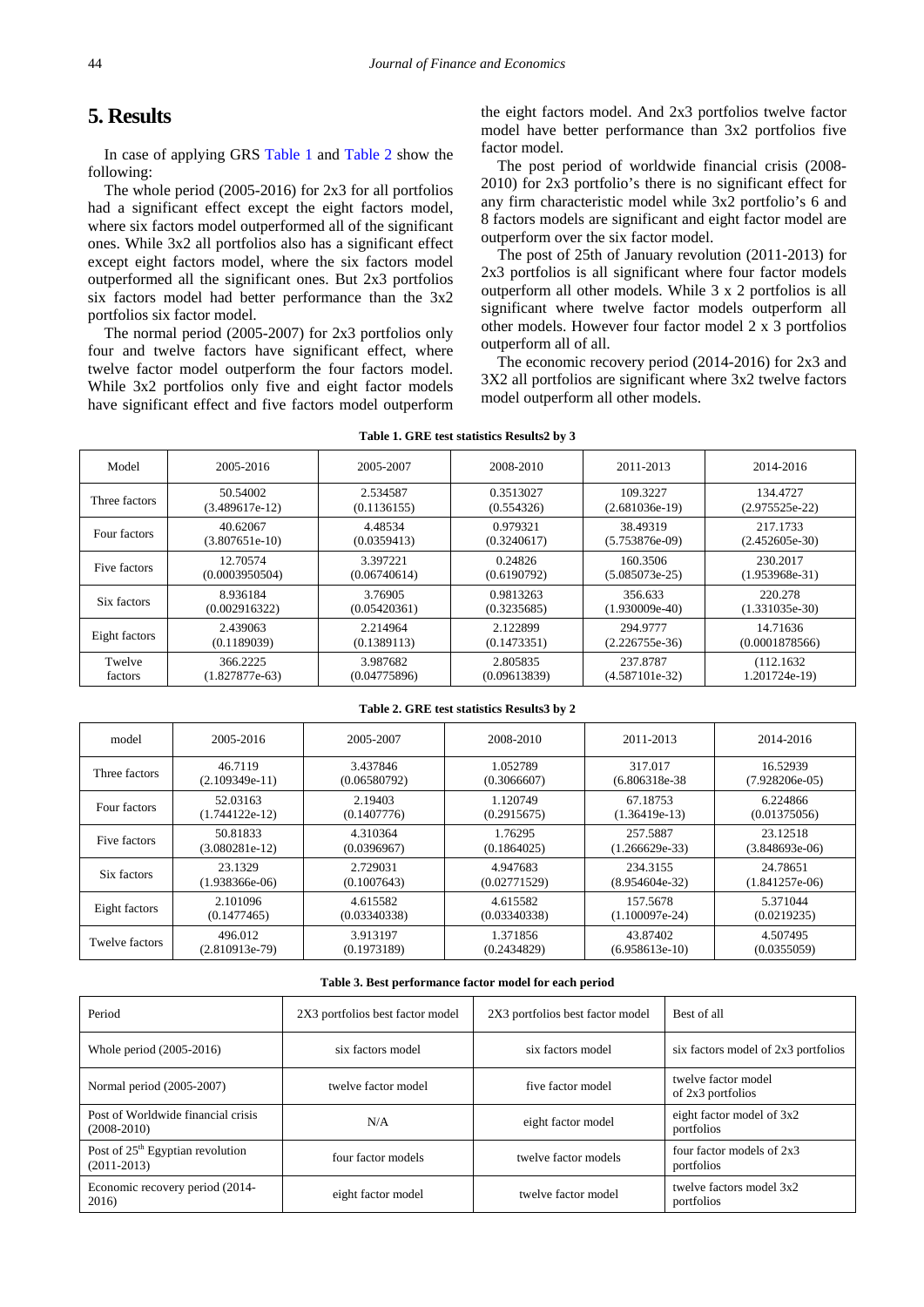# **6. Conclusion**

This study included two main contributions. The first is related to the Twelve Factor Model where its elements have been examined before but separately and not within the same model. Second, the size was broken down into three groups and the rest into two groups to be three by two (3X2) expecting that it would enhance the model's estimations. This was addressed because most of the stocks within Egyptian Stock Market are of medium size. In addition, the empirical study includes five different periods addressing circumstances facing the Egyptian market from 2005 to 2016: the whole period (2005-2016), normal period (2005-2007), post-global financial crisis (2008-2010), post -Egyptian revolution  $(2011-2013)$  and recovery period  $(2014-2016)$  to examine which fundamental factor models outperform others for each single period as well as which fundamental factor model could be most reliable for all cases (periods) in the Egyptian Stock Exchange Market.

[Table 3](#page-4-2) shows that three factor model has the worst performance for all, while six factor model of 2x3 portfolios has the best performance for the whole period, twelve factor model of 2x3 portfolios for the normal period, eight factor model of 3x2 portfolios, four factor models of 2x3 portfolios and twelve factors model 3x2 portfolios.

So, we can conclude that the proposed twelve factor model of 3x2 proposed portfolios is the best model for estimating risk premium in recovering period, six factor model 3x2 portfolios is the most reliable for instable periods and twelve factor model of 2x3 portfolios for normal growing periods.

Accordingly, we recommend using twelve factor model of 2x3 portfolios for growing periods which addressing Egyptian current period.

## **References**

- <span id="page-5-0"></span>[1] Fama, Eugene F. and French, Kenneth R. (1992), The Cross-Section of Expected Stock Returns, *Journal of Finance,* 47(2), 427-465, https://doi.org/10.1111/j.1540-6261.1992.tb04398.x
- <span id="page-5-1"></span>[2] Shaker, Mohamed A., and Elgiziry, Khairy, (2014), Comparisons of Asset Pricing Models in the Egyptian Stock Market, *Accounting and Finance Research,* 3(4). http://dx.doi.org/10.5430/afr.v3n4p24
- <span id="page-5-2"></span>[3] [Black, Fischer, Michael C. Jensen, and Myron Scholes, \(1972\),](http://www.hbs.edu/faculty/product/3739)  ["The Capital Asset Pricing Model: Some Empirical Tests." In](http://www.hbs.edu/faculty/product/3739)  [Studies in the Theory of Capital Markets, edited by M. C. Jensen.](http://www.hbs.edu/faculty/product/3739)  [New York: Praeger.](http://www.hbs.edu/faculty/product/3739)
- [4] Fama, E., &MacBeth, J. (1973). Risk, Return, and Equilibrium: Empirical Tests. The Journal of Political Economy, 81, 607-636, http://dx.doi.org/10.1086/260061
- <span id="page-5-3"></span>[5] Sharpe, F. William, (1964), Capital Asset Pricing: A Theory of Market Equilibruim Under Conditions of Risk, *Journal of Finance*, 19(3), 425-442,
	- https://doi.org/10.1111/j.1540-6261.1964.tb02865.x
- [6] Lintner, John, (1965), Security prices, risk, and maximal gains from diversification, *Journal of Finance*, 20(4), 587-615, https://doi.org/10.1111/j.1540-6261.1965.tb02930.x
- <span id="page-5-4"></span>[7] Fama, Eugene, F., and Kenneth R. French. 2004. "The Capital Asset Pricing Model: Theory and Evidence." Journal of Economic Perspectives, 18 (3): 25-46.
- <span id="page-5-5"></span>[8] Merton, R. (1972). An Analytic Derivation of the Efficient Portfolio Frontier. Journal of Financial and Quantitative Analysis, 7(4), 1851-1872. . https://doi.org/10.2307/2329621
- [9] Rosenberg, B. and McKibben, W. (1973), "The prediction of systematic and specific risk in common stocks", Journal of Financial and Quantitative Analysis, Vol. 8, March, pp. 317-33.
- [10] Rosenberg, B. and Marathe, V. (1975), "The prediction of investment risk: systematic and residual risk", *Berkeley Working Paper Series, bepress, Berkeley*, CA.
- [11] Ross, Stephen A., (1976), The arbitrage theory of capital asset pricing, *Journal of Economic Theory*, 13(3), 341-360.
- [12] Sharpe, William F, (1978), "Capital Asset Pricing Theory: Discussion," The Journal of Finance, *American Finance Association*, 33(3), 917-920.
- <span id="page-5-6"></span>[13] Banz, W. Rolf, (1981), The relationship between return and [market value of common stocks, Journal of Financial Economics,](https://doi.org/10.1016/0304-405X(81)90018-0)  [9\(1\), 3-18, https://doi.org/10.1016/0304-405X\(81\)90018-0](https://doi.org/10.1016/0304-405X(81)90018-0)
- [14] Reinganum, R. Marc, (1982), A Direct Test of Roll's Conjecture on the Firm Size Effect, The Journal of Finance, 37(1), 27-35. https://doi.org/10.1111/j.1540-6261.1982.tb01093.x
- <span id="page-5-7"></span>[15] Keim, B. Donald, (1983), Size-related anomalies and stock return seasonality: Further empirical evidence, *Journal of Financial Economics*, 12(1), 13-32. https://doi.org/10.1016/0304-405X(83)90025-9
- <span id="page-5-8"></span>[16] Herrera, Martin J. & Lockwood, Larry J., (1994), "The size effect
- in the Mexican stock market," *Journal of Banking & Finance*, Elsevier, vol. 18(4), 621-632.
- <span id="page-5-9"></span>[17] Basu, Sanjoy, (1983), The relationship between earnings' yield, market value and return for NYSE common stocks: Further evidence, Journal of Financial Economics, vol. 12(1), 129-156. https://doi.org/10.1016/0304-405X(83)90031-4
- [18] Jaffe, Jeffrey, Kiem, B. Donald, and Weaterfield, Randolph, [\(1989\), Earnings Yields, Market Values, and Stock Returns, The](https://doi.org/10.1111/j.1540-6261.1989.tb02408.x)  [Journal of Finance, 44\(1\), 135-148, https://doi.org/10.1111/j.1540-](https://doi.org/10.1111/j.1540-6261.1989.tb02408.x) [6261.1989.tb02408.x](https://doi.org/10.1111/j.1540-6261.1989.tb02408.x)
- <span id="page-5-10"></span>[19] Stattman D (1980): Book values and stock returns. The Chicago MBA: A Journal of Selected Papers, 4:25-45.
- <span id="page-5-11"></span>[20] Rosenberg, B., Reid, K. and Lanstein, R. (1985) Persuasive Evidence of Market Inefficiency. Journal of Portfolio Management, 11, 9-17, http://dx.doi.org/10.3905/jpm.1985.409007
- <span id="page-5-12"></span>[21] Gaunt, Clive (2004), "Size and Book to Market Effects and the Fama French Three Factor Asset Pricing Model: Evidence from the Australian Stock market", Accounting and Finance, Vol. 44, pp. 27-44.
- <span id="page-5-13"></span>[22] Jagannathan, Ravi, Schaumburg, Ernst, and Zhou, Guofu, (2010), Cross-Sectional Asset Pricing Tests, *Annual Review of Financial Economics*, 2, 49-74.
- <span id="page-5-14"></span>[23] Kiran Mehta, &Chander, Ramesh, (2010), Application of Fama and French Three Factor Model and Stock Return Behavior in Indian Capital Market, Asia-Pacific Journal of Management Research and Innovatio, 6(4), 26-46. https://doi.org/10.1177/097324701000600405.
- [24] Sehgal, S., Balakrishnan, I. (2013). Robustness of Fama-French Three Factor Model: Further Evidence for Indian Stock Market,*The Journal of Business Prespective*,17(2), 5-40. https://doi.org/10.1177/0972262912483526
- <span id="page-5-15"></span>[25] Hilliard, J., & Zhang, H. (2015). Size and price-to-book effects: Evidence from the Chinese stock markets. *Pacific Basin Finance Journal*, *32*, 40-55. https://doi.org/10.1016/j.pacfin.2015.02.003
- <span id="page-5-16"></span>[26] Carhart, M. M. (1997). On persistence in mutual fund performance. Journal of finance, 52(1), 57-82. https://doi.org/10.1111/j.1540- 6261.1997.tb03808.x
- <span id="page-5-17"></span>[27] Okeke, T. Uchenna, Multi-Factor Asset Pricing Models In The South African Stock Market,Economics, Finance and Accounting. https://doi.org/10.13140/RG.2.1.3947.7205
- [28] Boamah, Nicholas,(2015), Robustness of the Carhart four-factor and the Fama-French three-factor models on the South African stock market, Review of Accounting and Finance, 14, 413-430. https://doi.org/10.1108/RAF-01-2015-0009
- <span id="page-5-18"></span>[29] Lam, K.S.K., Li, F.K. & So, S.M.S.(2010), On the validity of the augmented Fama and French's (1993) model: evidence from the Hong Kong stock market. Rev Quant FinanAcc 35, 89-111. https://doi.org/10.1007/s11156-009-0151
- <span id="page-5-19"></span>[30] Fama, E. F., & French, K. R. (2006). Profitability, investment and average returns. *Journal of Financial Economics*, *82*(3), 491-518. https://doi.org/10.1016/j.jfineco.2005.09.009
- <span id="page-5-20"></span>[31] Fama, Eugene F. and French, Kenneth R. (2015), A five-factor asset pricing model, Journal of Financial Economics, 116, 1-22.